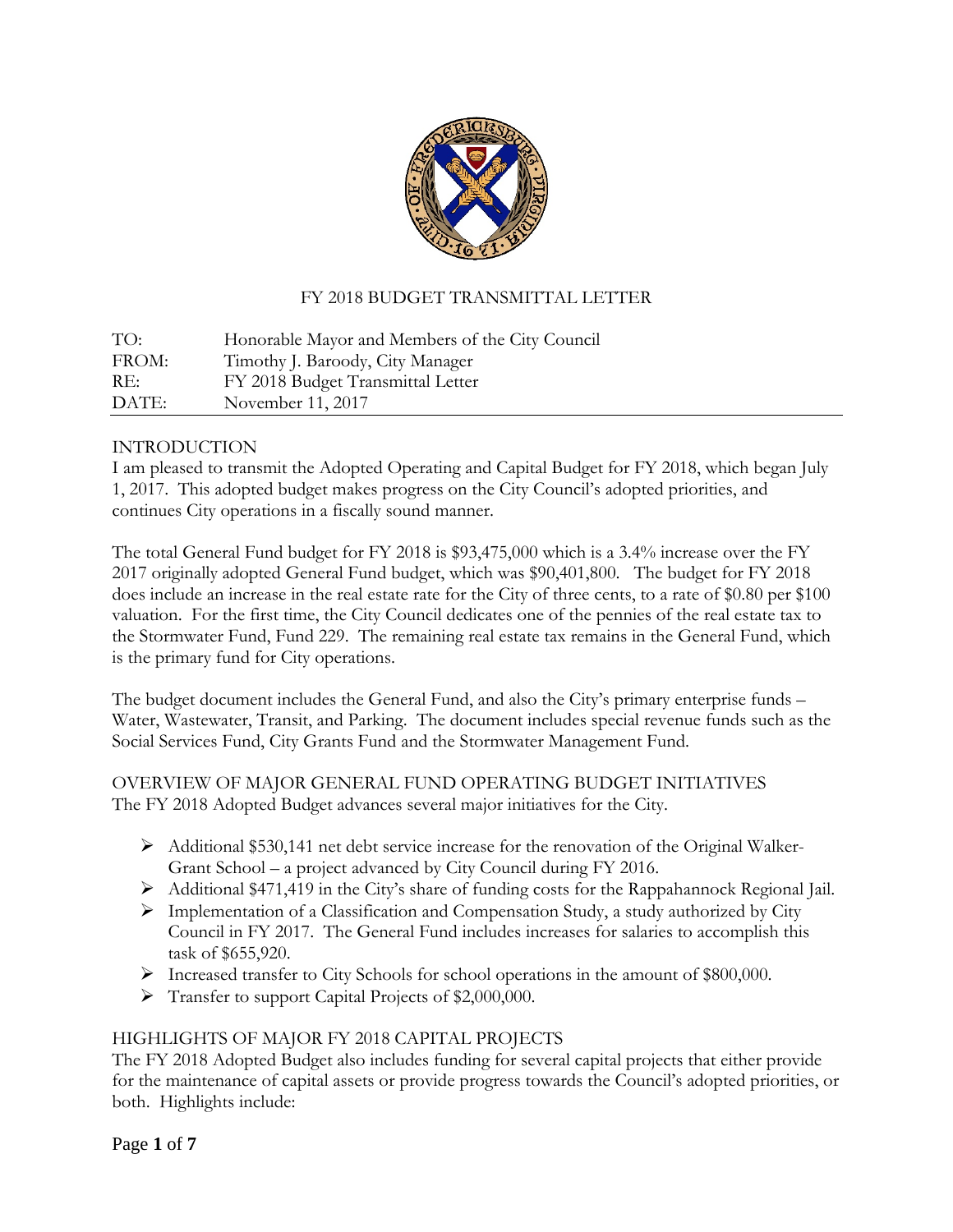- $\triangleright$  \$1,791,861 for Asphalt and Concrete Repairs
- $\triangleright$  \$5,000,000 for the construction of Riverfront Park (Priority 7)
- $\triangleright$  \$300,000 for the construction of a traffic signal at Fall Hill Avenue and Noble Way
- \$90,000 to re-surface tennis courts at Memorial Park
- $\geq$  \$1,500,000 for the replacement of the City's financial software system a multi-year project (Priority 34)
- $\triangleright$  \$150,000 to continue the City's efforts at small area plans (Priority 2).

## HIGHLIGHTS OF FUTURE PROJECTS - CAPITAL IMPROVEMENTS PLAN

The City Council also adopted a five-year capital improvements plan, with the first year being the current year, FY 2018. There are several major projects included in the adopted CIP that will further the priorities of the City Council and either serve to maintain existing infrastructure or advance City Council priorities. The largest CIP projects planned for future years include:

- New Elementary School (FY 2021 & FY 2022) \$33,468,110
- ▶ New Fire Station (FY 2019 and FY 2020) \$7,450,000
- Parking Garage (FY 2021 and FY 2022) \$10,000,000
- Continuation of the College Heights Water System Upgrades (FY 2021) \$4,000,000.

#### CHANGES TO HUMAN RESOURCES

The City was able to fund a major classification and compensation study in the FY 2018 budget. The City last undertook a market update to compensation in 2005, and a comprehensive study has not been undertaken since then. The recent study, which conducted a job analysis of the City workforce and compared it to market conditions in fourteen other nearby localities in Virginia, was received in February.

The results of the comprehensive update showed that the City needed to change titles and job descriptions for many City employees. In addition, the City's pay ranges were identified as being too "short" – that is, there was not enough spread between the minimum and the maximum in the pay ranges as compared to other localities with which we compete for employees.

All employees were brought to the minimum of their newly assigned ranges, and all employees subsequently received a 1.5% across-the-board equity adjustment.

City Council also funded an additional increment for employees who were below the midpoint of their new range, to advance those employees further towards the midpoint of the new range. About 75% of the employees received this adjustment, which varied based upon the relative position of the employee to the midpoint of the range.

The final adjustments for employees varied between 1.5% for employees already over the midpoint of the range to higher amounts. The median increase was 4.83% and the average increase was 5.2%. City staff is very appreciative of the funding of the results of the study, which will improve the City's competitive position in the area labor market.

#### *Health Insurance*

The City Human Resources Department led an effort to renew health insurance carriers for FY 2018. The Department leadership enjoyed excellent support from a committee of employees that assisted with the evaluation of the proposals from the carriers, as well as from the City's Purchasing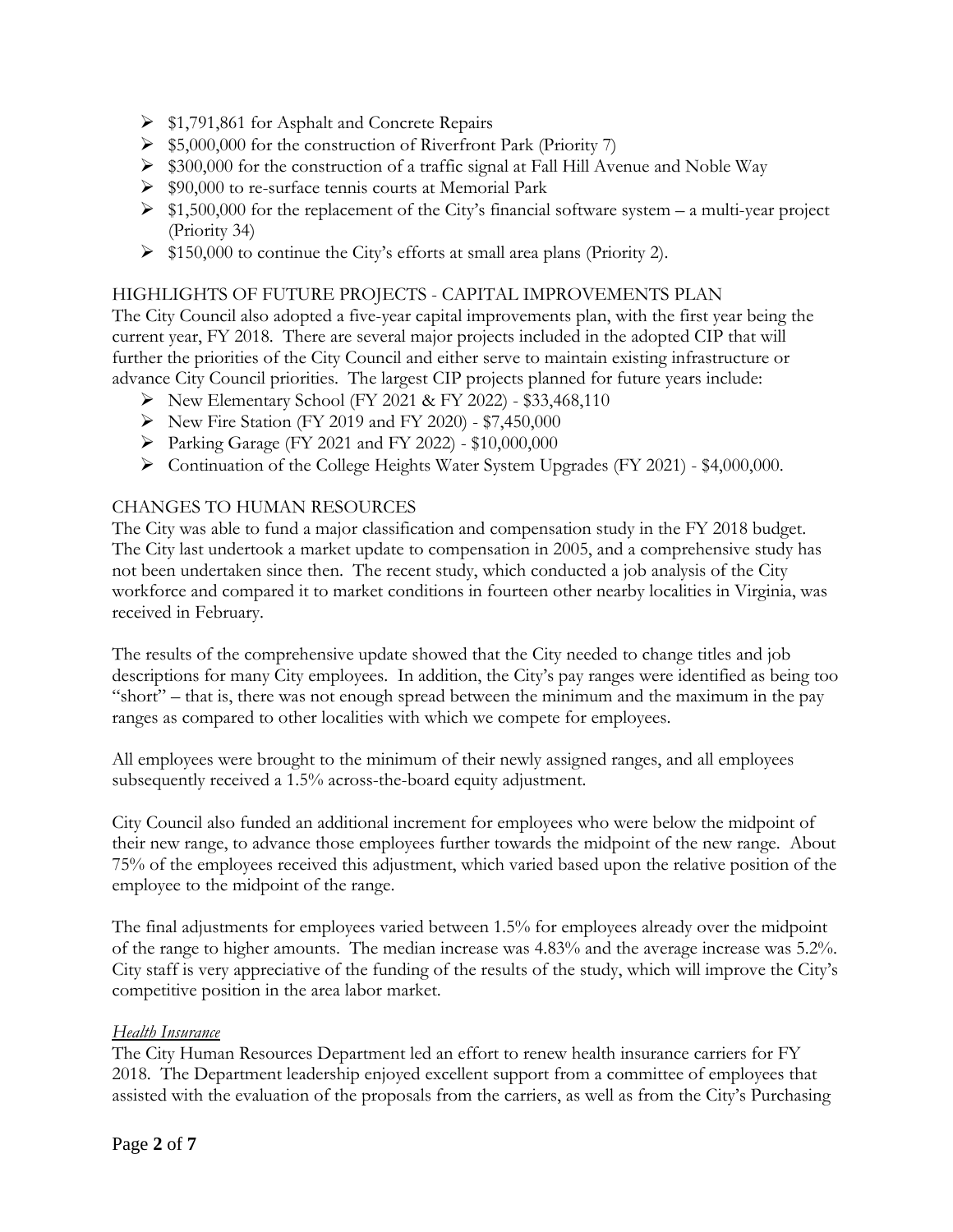Agent. Ultimately, the City Council, after the evaluation, chose to switch carriers to Anthem Blue Cross and Blue Shield.

The Anthem proposal resulted in an overall decrease in City premiums, and reversed a long trend of increasing medical costs for employee health insurance. The City saved \$417,800 in budgeted premiums from FY 2017 to FY 2018 in the General Fund as a result of this change. The peremployee-per year budget number for health insurance premiums now stands at \$13,200.

#### *Virginia Retirement System*

The City's contribution rate for FY 2018 remains constant at 12.55%. This is the second year for the lower contribution rate, which will be amended based upon an updated actuarial study performed by the Virginia Retirement System for the upcoming biennium – FY 2019 and FY 2020.

#### *New Positions*

The Budget for FY 2018 includes two new positions in the General Fund, and several others outside the General Fund.

## *General Fund*

Funding is included for a Deputy Fire Marshal position for the Fire Department. The Fire Department had a Deputy Fire Marshal position added during FY 2006, but the position was removed during the Great Recession through attrition. However, the need for an additional Fire Marshal to assist with the enforcement of the Statewide Fire Prevention Code has only grown as Fredericksburg continues to expand and develop. The cost of the restoration of this position is \$71,790.

Funding is also recommended for a Business Analyst for the Information Technology Department. The Business Analyst will assist the entire organization with the implementation of the new Enterprise Resource Platform ("ERP") software system, and assist in its operation after implementation. The replacement of the City's ERP system is one of the City Council's identified Goals over the next three years. The cost of this position is \$100,900.

The City also included the restoration of a couple of positions that were held open as part of the City's 2017 re-organization plan. These include funding for a Senior Planner in the Department of Community Planning and Building at one-half year, plus restoration of the Assistant Public Works Director position.

## *Water & Wastewater Operating Fund*

Funding is included for a full year of the Utility Line Locator position that was authorized by City Council during FY 2017. The Utility Line Locator position is an additional position which helps meet the City's obligations to locate underground utilities (such as water, sewer, storm sewer, and fiber optic) when requested for construction. The volume of requests for such locations has risen considerably over the last several years, and the City will now have two positions dedicated full-time to this function.

The Budget also includes a Utility GIS Technician for FY 2018 at ½ year. This position will improve the City's GIS data layers for the water and sewer system. It is very important to update the City's water and sewer data layers based upon new construction, and the position will be dedicated to this purpose.

## Page **3** of **7**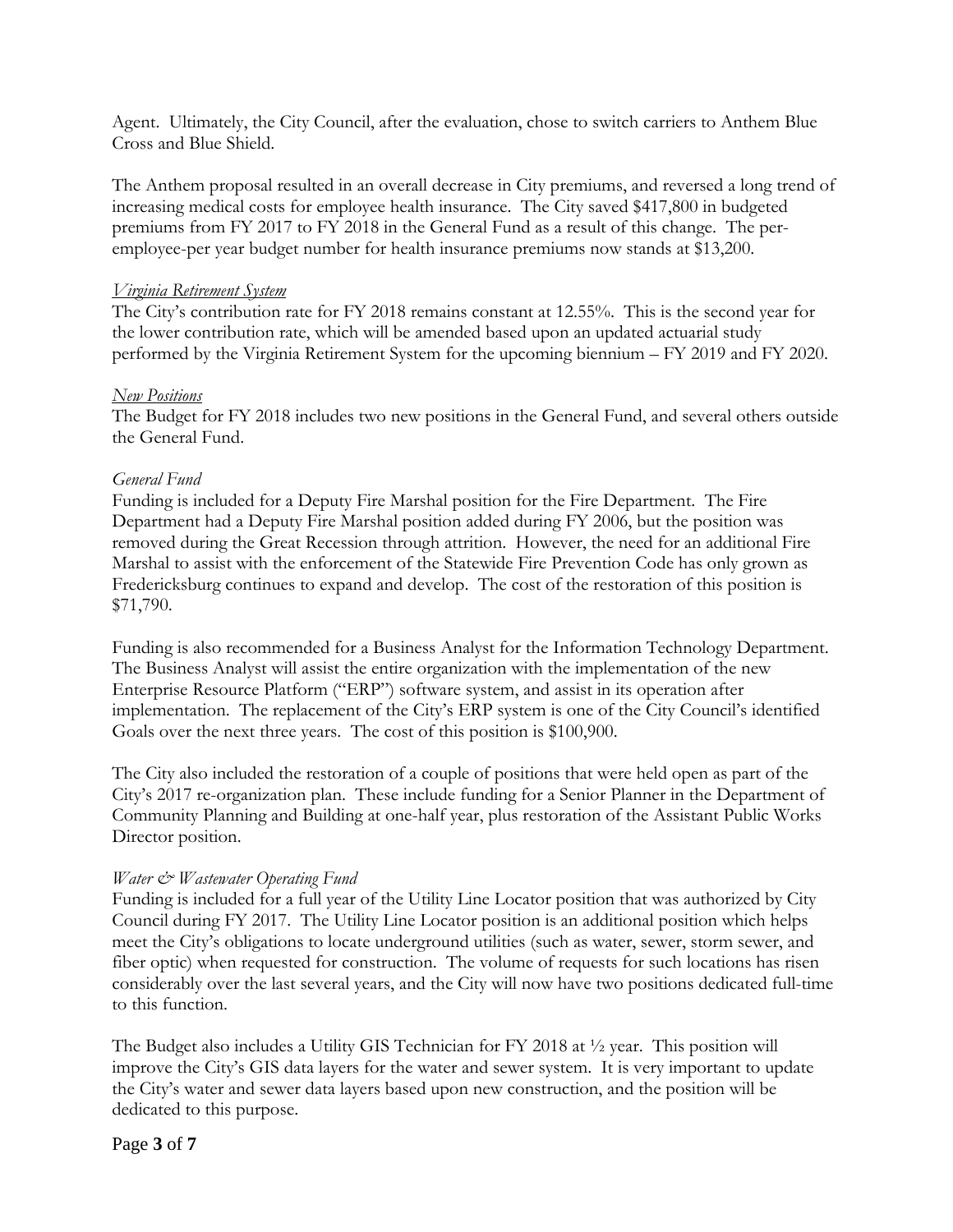## *Transit Fund*

The Budget includes several recommendations concerning human resources in the Transit Fund. The budget includes the conversion of two part-time Transit Driver positions to full-time, which increases the total number of full-time drivers to nine. For perspective, there are currently 61 parttime drivers on the roster for FRED. Increasing the total number of full-time drivers aids retention of experienced personnel and aids greatly in scheduling.

Also included is an additional full-time position for an Assistant Operations Manager, and a parttime maintenance mechanic. The Assistant Operations Manager will support the current Operations Manager for FRED, particularly with scheduling duties and the oversight of the maintenance function. The Operations Manager would dedicate more time to assist FRED management with strategic planning, budget development, fleet specifications, and long-range planning.

The cost is largely offset by a proposed reduction in the number of part-time hours by approximately 8% of the budgeted total, or 7,300 hours.

#### HIGHLIGHTS OF OTHER OPERATING FUNDS

#### *Fredericksburg City Public Schools*

The total for the Fredericksburg City Public Schools operating fund in FY 2018 is \$43,740,830. Of that total, the City transfer is \$28,344,710 for operations, plus an additional \$215,500 for the Head Start program, for a total transfer of \$28,560,210. The level of transfer represents an increase in local funding of \$800,000 over FY 2017 for the FCPS.

The City Schools will be able to use the newly renovated Walker-Grant Center (formerly the Original Walker-Grant School) for Head Start, school administration, and other special programs beginning with the FY 2018 school year. The School Board will also be able to meet in the newly renovated Walker-Grant Center meeting room space. The Schools will be able to return to the City the Old Wallace Library Building that formerly housed the administrative offices, and the City will be able to re-purpose that building for other uses.

The City issued bonds for the renovation of the school building and the purchase of a new public safety radio system, and the portion of the debt related to the Walker-Grant Center will begin to be paid in FY 2018. The portion of the debt related to the renovation of is \$830,141.

The City will use \$300,000 of the School Operating Fund balance for the next five years to help offset the debt service costs. The net impact of the new debt service for the school renovation to the General Fund is approximately \$530,000.

#### *Social Services Operating Fund*

The City Social Services Operating Fund includes a total appropriation of \$5,642,469. This includes the operations of the City's Social Services Department. The City's local transfer to the Social Services Operating Fund is \$1,040,000. The Commonwealth and the federal government together contribute the majority of resources to the fund – estimated at approximately \$4.4 million in FY 2018.

*City Grants Fund*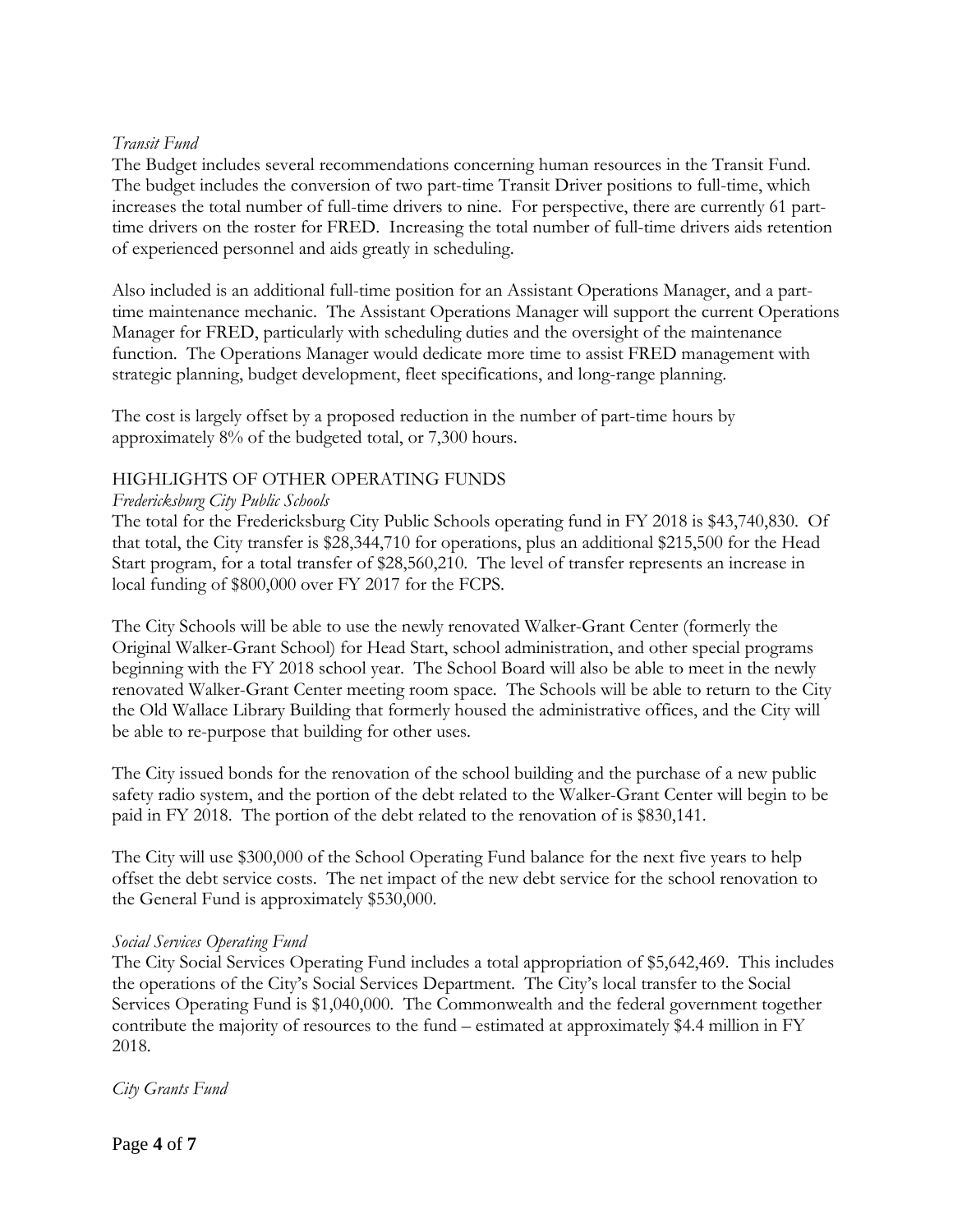The City Grants Fund is \$1,525,328 for FY 2018. The City transfers a total of \$346,500 to the City Grants Fund to support local shares of matching programs. The City Grants Fund supports a variety of programs, including the Community Development Block Grant program, Fire and EMS programs, the Victim Witness Program, and regional tourism programs, among several others.

## *Stormwater Management Fund*

The Stormwater Management Fund is \$562,099 for FY 2018. The Stormwater Management Fund was created in FY 2017 to begin separately tracking a variety of activities related to the management of stormwater in the City. The FY 2018 appropriation represents a significant increase in the level of activity in this Fund for FY 2018, as the four-person Drainage crew that operates from the City Shop to assist in maintaining the City's storm sewer system has been transferred from the General Fund to the new Stormwater Management Fund. This represents a shift in funding of approximately \$300,000 from the City's General Fund over to the Stormwater Fund.

The City Council included new revenue dedicated to the Stormwater Management Fund of \$395,000, which is an estimate of the revenue generated by one penny on the real estate tax rate. In addition to the new local sources, the General Fund will transfer an additional \$100,000 to the fund to support operations, with the balance of resources coming from fee revenue and a small use of the prior year's fund balance of \$25,000.

## *Water Operating Fund*

The total Water Operating Fund appropriation for FY 2018 is \$5,101,580. As part of the budget process, the bi-monthly water rates did increase by 2%, which will help offset increases in operating costs.

The City Public Works Department will complete the Caroline Street water line replacement project, which was well underway during FY 2017. At the conclusion of the project, the water line in Caroline Street will have been replaced from Amelia Street all the way to the southern end of the street.

## *Wastewater Operating Fund*

The total Wastewater Operating Fund for FY 2018 is \$7,740,947. Costs for operations have also increased in the Wastewater Operating Fund as debt service has been added for new capital projects, such as the new belt filter press for the Wastewater Treatment Plant.

The budget process did include a 4% rate increase in bi-monthly fees for sewer customers. The fees were not increased in FY 2017.

## *Transit Operating Fund*

The Transit Operating Fund for FY 2018 is \$5,833,614. The Transit Operating Fund is the fund that supports the City's FREDericksburg Regional Transit System, which currently serves the City and three surrounding counties – Caroline, Spotsylvania, and Stafford. Additional routes are also run to serve the University of Mary Washington campus during the school year.

The City's share of the system is \$480,000, and the City uses the surplus of the local motor fuels tax, which must be used for transportation purposes, for the support of FRED Transit.

*Parking Fund* 

Page **5** of **7**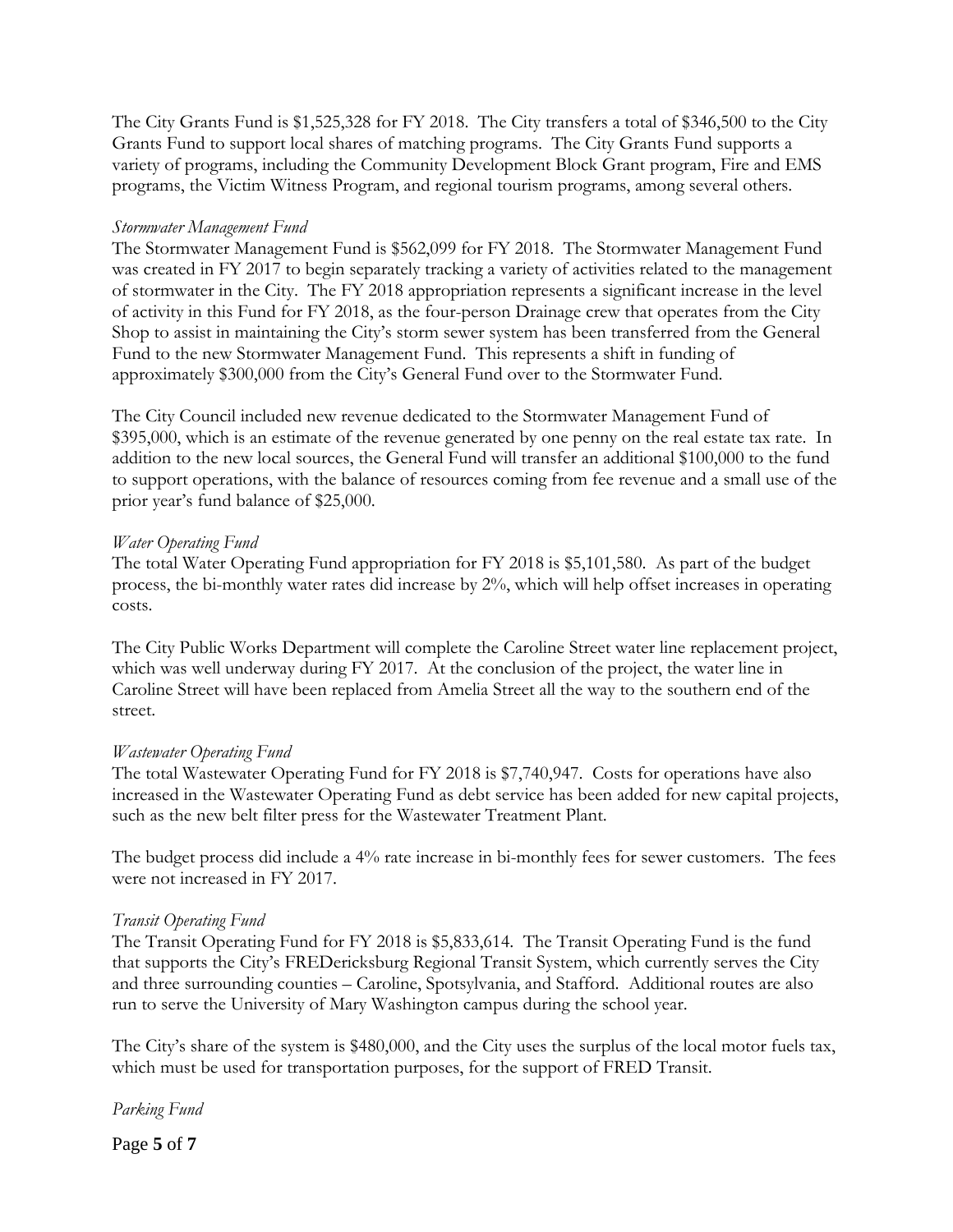The Parking Fund for FY 2018 is \$872,239. Generally speaking, this Fund includes the operation of the City's Sophia Street Parking Garage. In recent years, the Fund has also added the accounting for the operations of smaller parking lots in the City's downtown, including the 904 Princess Anne lot, the lot at Charles and Amelia, and the lot at Barton Street and William Street.

The FY 2018 budget for the Parking Fund includes a capital project for the replacement of the gate and software system at the Sophia Street Parking Garage, which is approximately twelve years old.

## *School Grants Fund*

The total appropriation in the School Grants Fund is \$5,141,035. The School Grants Fund includes the cafeteria program for City Schools, as well as a variety of state and federal aid programs. There are currently no General Fund resources transferred to the School Grants Fund to support these operations.

# FUND BALANCE DISCUSSION

The Budget includes fund balance use in the amount of \$2,670,000, which is slightly less than the \$2,775,000 included in the original Recommended Budget for FY 2018. The level of fund balance use for FY 2018 is a decline in the budgeted use of Fund Balance from the original FY 2017 budget - \$3,697,300. The City has a long-standing practice of utilizing fund balance reserves for pay-as-yougo capital projects.

In addition, City Council recently instituted a fund balance reserve to "smooth" funding for the Rappahannock Regional Jail and the Rappahannock Juvenile Center. These regional institutions generally speaking allocate their local share of funding between member localities based on usage, which can fluctuate from year-to-year and create significant changes in funding for the City budget.

The proposed uses of Fund Balance in FY 2018 included with the Budget are shown in the following table.

| Proposed Use                   | Amount      | Category of Fund Balance     |
|--------------------------------|-------------|------------------------------|
| Pay-as-you-go Capital Transfer | \$2,000,000 | Assignment for Capital       |
| Contingency                    | \$395,000   | Unassigned                   |
| Assist with City Share of      | \$275,000   | Assignment for Jail          |
| Rappahannock Regional Jail     |             | <b>Stabilization Reserve</b> |
| Total                          | \$2,670,000 |                              |

# **CONCLUSION**

The FY 2018 Budget represents significant advances in achieving the priorities of City Council, as we move together to achieve the desired future states for the community for the longer term. The FY 2018 Budget supports our workforce and makes our compensation more competitive, continues and increases support for our City Schools, and further invests in public safety and our community assets. Management staff and I are ready to support you as we move together through the 2018 fiscal year.

I do wish to thank you, as City Council, for your efforts through the budget review process and throughout the year. In addition, I would like to thank our City staff, in particular our Finance and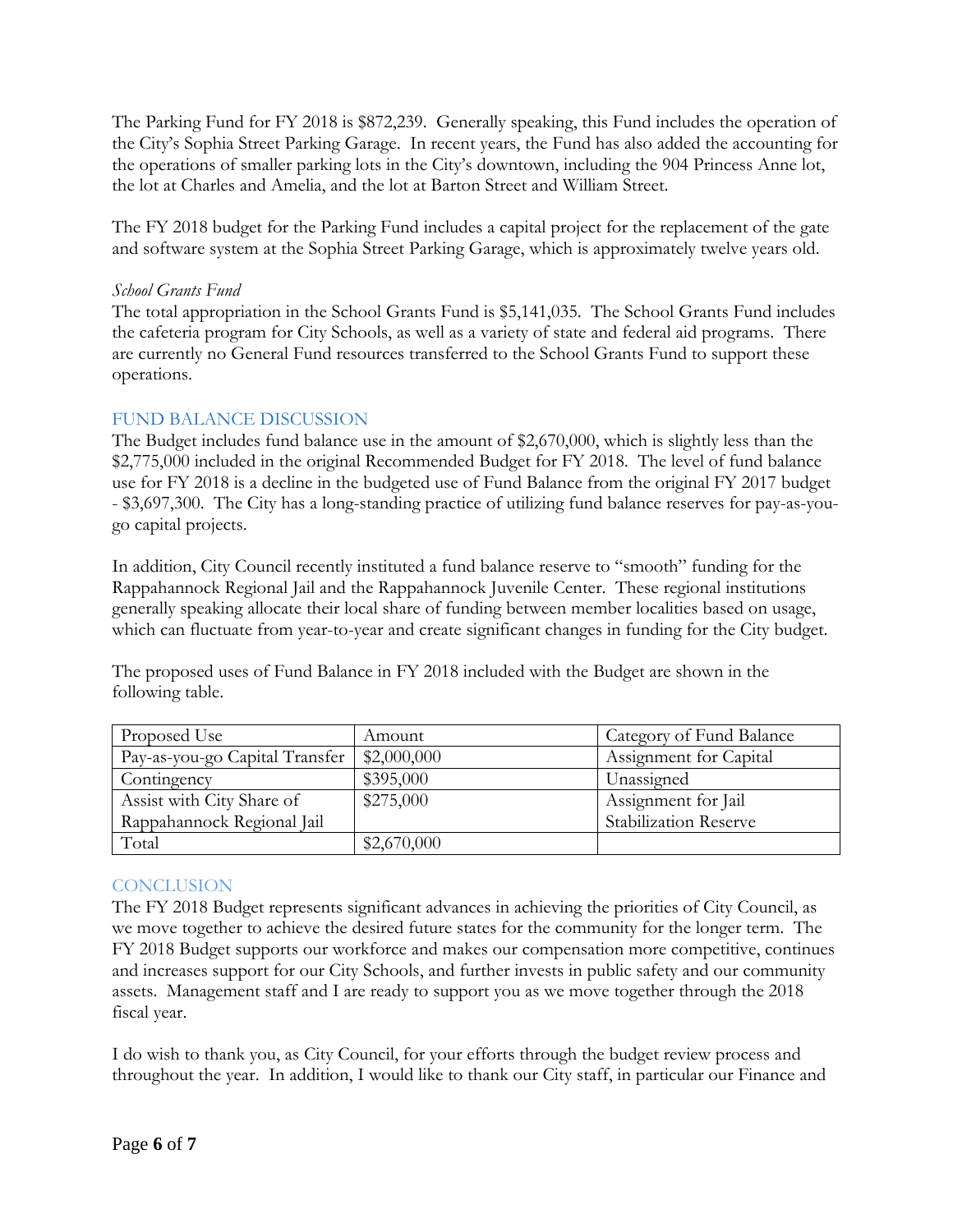Budget teams, for their hard work in pulling this important document together. I look forward to an excellent year.